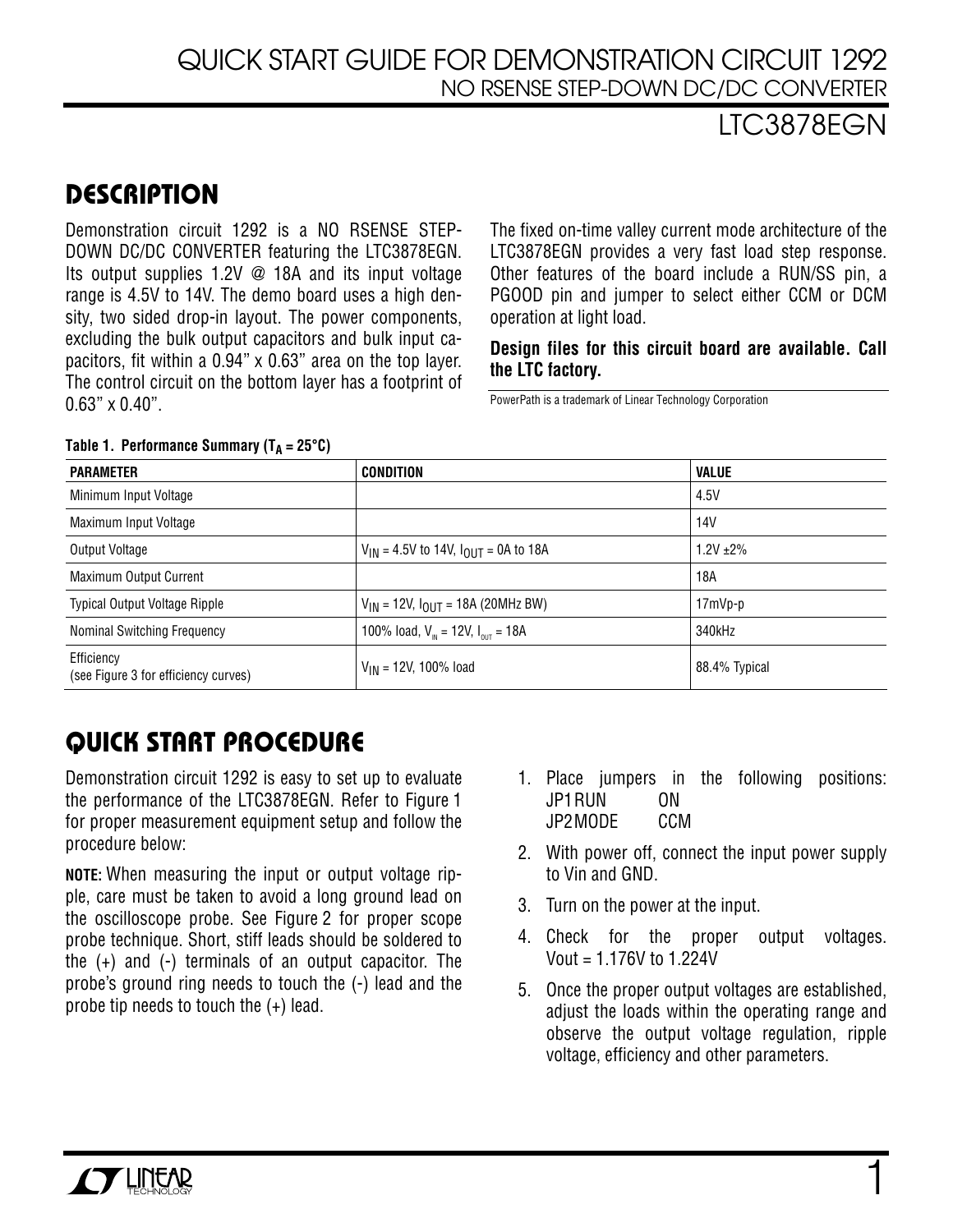

**Figure 1. Proper Measurement Equipment Setup**



**Figure 2. Measuring Output Voltage Ripple**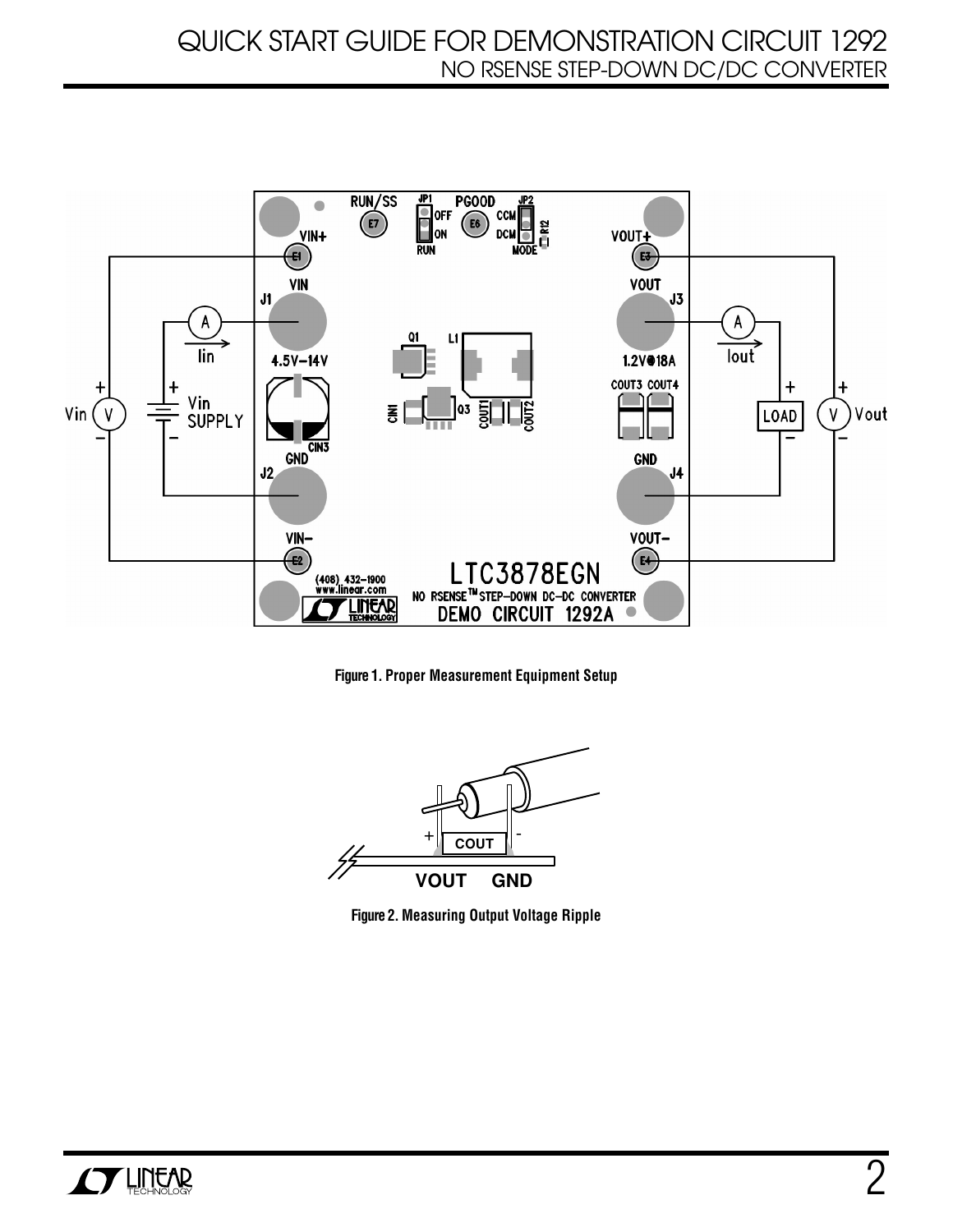

**Figure 3. Typical efficiency curves**